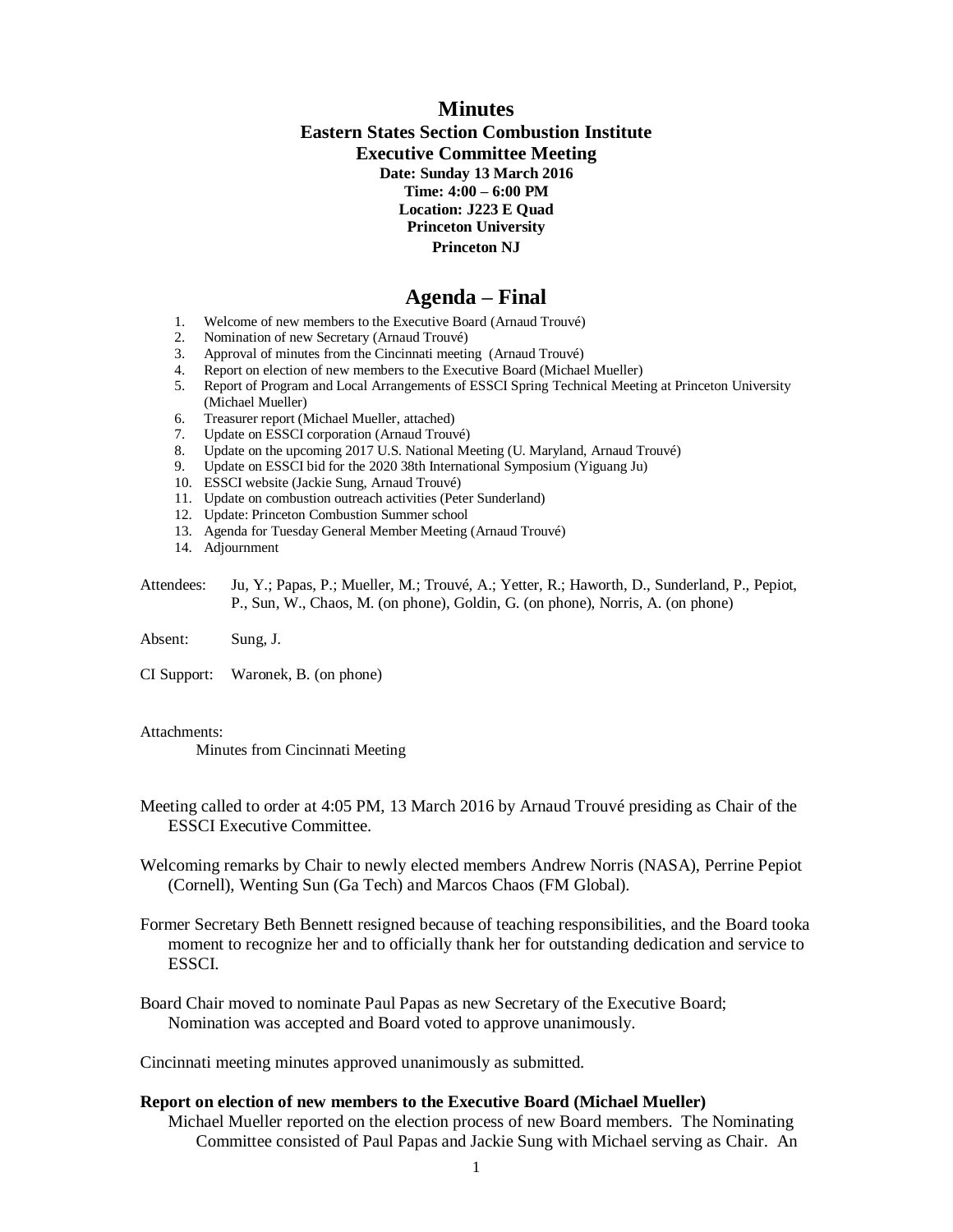e-mail was sent to all ESSCI members to solicit nominations for four open at-large positions, and the election process was conducted electronically via Survey Monkey. The election process followed this timeline: (i) Nominations Requested: January 27, 2016; (ii) Nomination Deadline: February 8, 2016; (iii) Election Opened: February 22, 2016; (iv) Election Closed: March 7, 2016.

- A total of nine scientists were nominated (four winners are underlined): (1) Jeongmin Ahn, Syracuse University; (2) Vyacheslav Akkerman, West Virginia University; (3) Marcos Chaos, FM Global; (4) Andrew Norris, NASA Langley; (5) Perrine Pepiot, Cornell University; (6) Praveen Ramaprabhu, University of North Carolina at Charlotte; (7) Reza Sheikhi, FM Global; (8) Wenting Sun, Georgia Institute of Technology; (9) Xinyu Zhao, University of Connecticut.
- There were 275 eligible voters and a total of 86 votes were cast. The Board discussed a number of recommendations and observations for future elections: (1) Survey Monkey worked very well, (2) the nominating committee should continue to reach out to individuals to ensure a broad cross-section of nominees with at least twice as many nominees as positions, (3) new members should be notified of their successful election earlier, (4) Barb recommended spending more time on the nomination process prior to elections, and (5) future elections can be handled by ESSCI internally and not go to CI.
- The Board also discussed the need to regularly review the membership list and notify people whose membership is expiring. In order to achieve broader representation, the by-law also requires that no more than two board members can be elected from the same institution.

## **Report of Program and Local Arrangements of ESSCI Spring Technical Meeting at Princeton University (Michael Mueller)**

- The statistics for the current meeting were reviewed. A total of 109 papers will be presented, 18 were submitted late but still accepted, and 13 initial submissions were withdrawn. Presentations were shortened to 15 minutes total to accommodate all papers in three parallel sessions.
- A total of 133 people registered for the meeting, and about 62% were student registrations. Based on past meetings, only about half were expected to be student registrations. About 7 registrants were from non-ESS locations.
- The expenses for the meeting included: Sunday Reception: \$3446.68; Coffee Breaks: 5x\$420.00; Banquet: \$13,950.83; Shuttle: \$1300.00; Conference Materials (TBD): \$500.00; Plenary Speakers: \$1500.00; Student Support: \$10,000.00. Total expenses were about \$32,798, and the revenue was \$38,940 (Registration: \$28,940.00 & National Science Foundation: \$10,000). The net income for the meeting is about \$6,142, and expected to be higher with onsite registrants.
- For student support, there were 50 applicants total but 2 were on the same paper and 2 are from non-ESS institutions. Also, there will be the need to verify that senior researchers were in attendance. The \$10k total from NSF must be spent completely on student travel support, and reimbursement forms must be submitted through Princeton. It was discussed that the award amount should be rounded up to \$250 with ESSCI section funds being used to augment the NSF funding to support this amount.

## **Treasurer's Report (Michael Mueller)**

A summary statement was provided by Treasurer (Michael) and is included below: Summary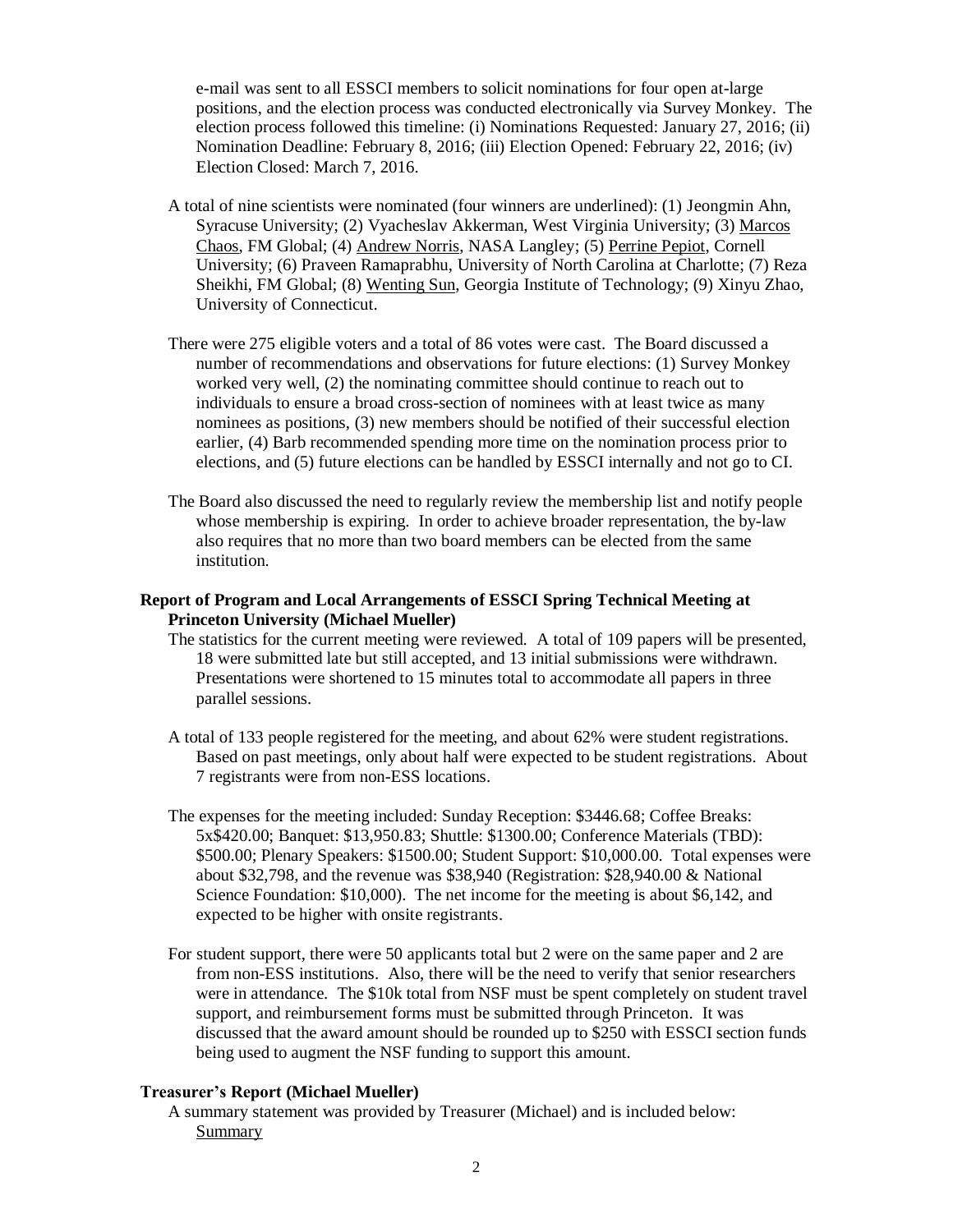Assets (3/1/16) Bank of America Checking: \$15,408.40 Bank of America Savings: \$14,007.76 Janus Money Market: \$23,268.71 Janus Mutual Fund (Triton): \$10,275.32 Janus Mutual Fund (Global Technology): \$10,610.51 **Total: \$73,570.70**

Revenue/Expenses (7/1/15-3/1/16) BoA Savings Interest: \$1.89 CI Deposit: \$509.90 Janus Triton Fund Gain: \$(638.09) Janus Global Tech Fund Gain: \$142.48 Two Students for National Meeting: \$(300.00) ESSCI Franchise Fee: \$(44.00) **Net Income: \$(327.82)**

"Big" Revenue and Expenses

• Meeting Income over Last Cycle+ 2013 Clemson ESSCI: \$(527.40) 2015 National Meeting: \$9,770.40 (less than half of Utah) 2016 Princeton ESSCI: \$6,142.49 2016 NSF Support: \$10,000.00 • Student Support Over Last Cycle+ 2013 Clemson ESSCI: \$5,250.50 (35\*\$150) 2014 International Symposium: \$15,000.00 (17\*\$800+\$1400) 2015 National Meeting: \$8,100.00 (54\*\$150) 2016 Princeton ESSCI: \$10,000.00 • Net Income:  $$(12,965.01)$ 

These expenses are not sustainable even with NSF support for ESSCI meetings, and the Board discussed the possibility of reducing costs to students if necessary. Board may need to consider asking NSF or other agencies to support student travel to the National Meeting as well, or we will have to reduce our support for the Symposium.

## **Update on ESSCI corporation** (**Arnaud Trouvé)**

Update on ESSCI corporation was provided (ESSCI is incorporated in Delaware). For the fiscal year 2016 filing (July 1, 2015 to June 30, 2016), the CI office will need all monthly bank transfer reports and summaries, an updated list of names, titles and professional addresses of all Board members as of June 30, 2016, and updated Board member list with addresses needs to be sent to CI (Diane).

## **Update on upcoming 2017 U.S. National Meeting at U. Maryland (Arnaud Trouvé)**

The Chair provided an overview for the next National Meeting at the University of Maryland to be held from April 23-26, 2017. The Program Co-Chairs are C.-J. Sung and M. Renfro. The meeting organizer will be Lisa Press from UMD Conference/Visitor Services, and the meeting will be held near campus at the College Park Marriott Hotel. The hotel can accommodate about 237 guests, and an estimated cost per night will be about \$190. The projected total budget will be \$207,000 based on 420 attendees. Arnaud will check with Mike Renfro about serving as Program Chair for the UMD National Meeting.

## **ESSCI website (Jackie Sung, Arnaud Trouvé)**